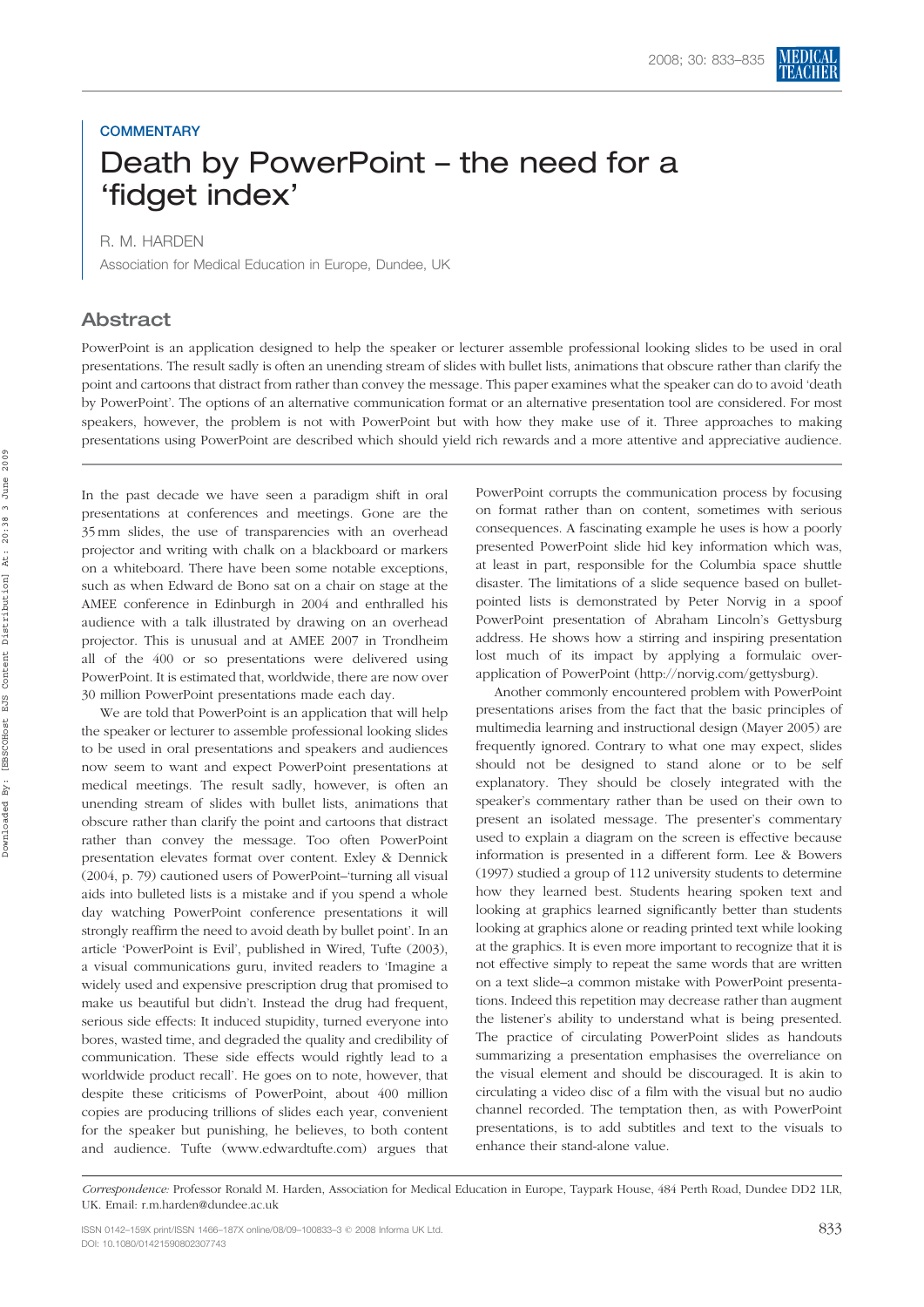So what can we do as PowerPoint presenters? What action can we take to avoid 'Death by PowerPoint?' On the next occasion we have to give a lecture or make a presentation, should we ignore PowerPoint altogether and leave it at home? Can we just leave out a visual component to our presentation and depend on our oratory? In some exceptional circumstances this may be the best response. In most cases however, it is not. Few presenters by their oratory alone have the skills necessary to command the attention of an audience over a period. There are also severe limits to the amount of information and messages that can be conveyed effectively to the audience using only the oral channel of communication in comparison to what can be achieved with a carefully integrated oral and visual presentation. Estimates vary from a factor of four to 400 as to the extent of this limitation but there is certainly a large gap.

Should we emulate de Bono and turn to an alternative communication format such as chalk board or the overhead projector? In one reported study by Thomas & Appala Raju (2007), students when asked to choose their preferred form of communication–chalk board or PowerPoint–preferred chalk board to communicate thoughts, concepts and explanations. In another study (Meo 2008), a lecture in physiology was given to three different groups of students, one delivered using PowerPoint, one using the chalk board and the third using both PowerPoint and chalk board. Students who attended the lecture where both PowerPoint and chalk board were used, obtained better scores in a multiple choice question examination compared to those students who attended the same content based lecture on PowerPoint or chalk board alone. Not everyone, however, will have the necessary skills to make effective use of the overhead projector or of the chalk board and equipment with the required performance specification now is not usually available.

Would it help if we adopted an alternative presentation tool to PowerPoint? Because Microsoft bundled it with Microsoft Office, PowerPoint was an easy choice for users and it was compatible with what most other people had. There are noteworthy competitors, however, some offering capabilities that are more impressive than PowerPoint. Alternatives include Serious Magic's Visual Communication 2 (www.seriousmagic.com), Corel Presentations 12 (www.corel.com), and Pro Presentations 3 (Harvardgraphics.com). It is unlikely however that switching to an alternative programme would deal with the problems we have discussed. The fault almost invariably lies not with PowerPoint but with the presenter. It is not PowerPoint that does a poor job–it is the lecturer or speaker. In a useful book on the topic, 'Killer Presentations', Outon (2005, p. 19) argues that the problem with PowerPoint lies in how it is used. Transform its use and you transform its effect. He gives an interesting analogy. 'Consider a 13th century Samurai sword, crafted by someone who dedicated their life to perfection, creating a blade so sharp it can cut falling silk, so strong it can slice through trees. In the hands of the Samurai, the sword represents justice, protection and a way of life based on simplicity and harmony. To many people it is a thing of beauty. Yet not so long ago in the UK such a sword was used to kill innocent passersby, by a man clearly unhinged. Does that make the sword evil? Does it diminish its beauty or its youthfulness? Clearly it does not. PowerPoint is the same: just because many of its 450 million users use it badly, that does not make a bad piece of software. It simply exposes some 834

inadequate communication skills.' We should recognize that the solution with PowerPoint is apparent: we need not change the tool, merely change the way we use it.

What then can we do to improve our PowerPoint presentations? Here are three things for consideration. First we need to recognize that PowerPoint presentations, while embracing the use of technology to assist with the communication of the message, in many ways should be no different from other presentations and the same rules apply. Master the skills of making a presentation and an immediate beneficial impact on the use of PowerPoint will follow. Nisbet (2004), Professor of Education at the University of Aberdeen, noted 'I am not alone in being concerned at the poor quality of presentation in some of the papers I hear at conferences. This is not a matter of voice production, nor something that can be remedied by PowerPoint however skilfully done ....' He argues that presenting a paper at a conference is very different from writing a paper for publication. For example, in a presentation the traditional sequence used in written reports (introduction, previous work, aims, methods and so on) is liable to be boring and indeed may distort the balance of the presentation. He reminds us that Aristotle in the Poetics recommended starting a drama in medias res, into the middle of the action, a technique used in novels and films, and worth considering as a means of catching the full attention of your audience in a presentation. Many of the skills of presenting at conferences and meetings are similar to the skills of lecturing as described in the AMEE Education Guide number 22. In the guide, Brown & Manogue (2001) summarize the key skills of preparing lectures, explaining the topic and actively engaging the audience.

The first suggestion as to how we can improve PowerPoint presentations therefore, is to forget about PowerPoint in the initial planning for the presentation. First think of the target audience, the message you wish to convey, the strategies that you might adopt and the structure and timing of your presentation, including the beginning, the middle and the end. Only then look at how PowerPoint can be harnessed to help with the delivery of your presentation. You may be surprised at the effect this will have on your PowerPoint slides.

The second thing we can do is to look at some simple ways of improving our PowerPoint technique. You can learn to turn your PowerPoint presentation into an exciting occasion–just don't surrender to the allure of what PowerPoint has on offer. You don't need to use for example the off-the rack presentation templates and bullet point format provided by the software package. Examples of simple improvements to PowerPoint presentations can be seen on the M62 visual communications group website (http://www.m62.net). A range of approaches are recommended you may not have thought about, such as the secret of the B or W keys. By pressing them the screen goes black or white allowing the audience to concentrate on you, the speaker, for a few seconds. Remember you, not your PowerPoint slides, should be the star of the occasion. A host of other sites are also available on the web providing practical advice on PowerPoint presentations. Writing in Medical Teacher, Holzl (1997) provides twelve tips for effective PowerPoint presentations. The paper offers practical advice and encouragement to potential users. This advice covers basic and practical tips on such matters as the size of text, fonts and use of colour. It also covers some of the specific features of PowerPoint which some users have difficulty with. The most useful tips, however, are the warnings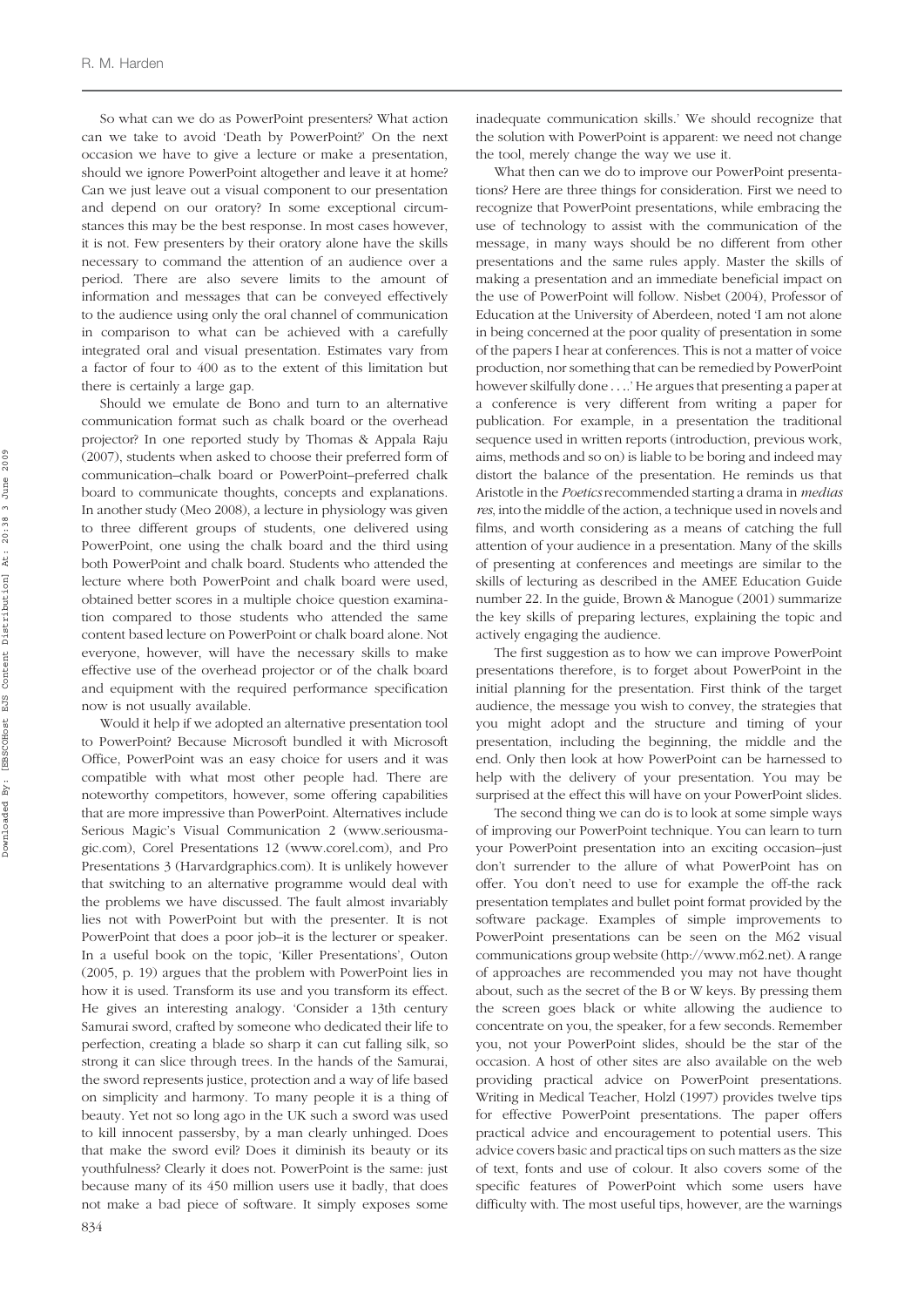about the technological traps and pitfalls which may strike the unwary or, most importantly, the unprepared!

Third, think about breaking out of the mould of standard PowerPoint presentations. In so doing you may even break some rules such as the 10-20-30 rule evangelized by Kawasaki (2008)–a PowerPoint presentation should have ten slides, last no more than twenty minutes, and contain no font smaller than thirty points. I have liked to think of my own PowerPoint presentations more as a story or even a film script with the slides contributing in different ways–some summarizing key points, others introducing visual images representing a new idea or concept and others providing examples of what I am talking about. Other slides may be short two minute clips of individuals with a range of views. All help to frame the topic I am discussing and contribute in different ways to telling the story. Greenhalgh (2008) argued, in her usual articulate fashion, for a similar approach in her 'campaign for real lectures.' She wrote 'I recently decided that I had been on the receiving end of death by PowerPoint one too many times. I have probably also dished out my share of worthy, overly structured lists of bullet points to glazed uninterested audiences. So I'm starting' 'the campaign for real lectures'. She described how instead of a standard PowerPoint presentation she developed a different approach in which she linked each theme in her presentation to an image (or three) and showed 94 photographs, five designs, three pieces of abstract art, two maps and a graph. A similar filmscript type approach to the construction of a presentation, rather than the routine series of bullet point slides, was recommended by Atkinson (2007) in his book and supporting website, Beyond Bullet Points (www.beyondbullets.com/). Davies (2008) describes that while it is more time consuming when he adopted this strategy, he received much better feedback on his presentations. Writing also in the British Medical Journal, Braithwaite (2008) indentified another excellent resource that described the use of engaging, image-based presentations the Presentation Zen blog (www.presentationzen.com) and associated book, As well as denigrating the use of bullet pointed, text heavy slides, its author, Garr Reynolds, urges presenters to focus on the story that their presentation is trying to tell, rather than getting caught up in the minutiae of font sizes and sound effects.

Arguing the need for effective staff development programmes, McLean et al. (2008) suggest that teaching is not an innate gift. Teachers require support in developing the 'art' or teaching. With appropriate support and training perhaps we will see fewer bad PowerPoint presentations and the diseases of PowerPoint phobia (PPP), PowerPoint stress disorder (PPSD) and a form of depression called PowerPointlessness (Isaacs et al., 2007) will become problems of the past. Used properly PowerPoint can contribute to an effective and interesting presentation, used badly it will disengage the audience, trivialise content and almost certainly fail miserably to communicate the required message to the audience. The fault lies not with PowerPoint but with the teacher. Nisbet (2004) describes how 'the Victorian genius, Francis Galton, devised a means of measuring the attentiveness of an audience, his 'fidget index' [Nature, 32 (1885), 175 'The measure of fidget']. When he found himself bored with papers at meetings of the Royal Geographical Society, he switched his attention to the audience and counted the number of head movements per minute. Using 15 breaths per minute as a time

check (to avoid being seen wearing a watch), he established an average fidget rate of 45 per minute, but this figure halved when the audience was attentive to the speaker'. Perhaps we need to apply a 'Fidget Index' to monitoring PowerPoint presentations. More careful planning of the presentation, using some different PowerPoint techniques and perhaps even adopting a new approach to a PowerPoint presentation may yield rich rewards and a more attentive and appreciative audience.

## Acknowledgements

I have learned much about PowerPoint presentations from feedback from audiences and from a colleague, Molly Gunn who has made major contributions to my own experiments with the use of this presentation tool.

**Declaration of interest:** The author reports no conflicts of interest. The author alone is responsible for the content and writing of the paper.

### Notes on contributor

Professor RONALD HARDEN is Education Director for the International Virtual Medical School (IVIMEDS), General Secretary of the Association for Medical Education in Europe (AMEE) and Editor of Medical Teacher. He was formerly Director of the Centre for Medical Education in Europe and Teaching Dean at the University of Dundee, UK.

#### **References**

- Atkinson C. 2007. Beyond bullet points: using Microsoft Office PowerPoint 2007 to Create Presentations that Inform, Motivate and Inspire. Redmond, WA: Microsoft Press.
- Braithwaite B. 2008. Take the zen approach. BMJ 336:1326.
- Brown G, Manogue M. 2001. Refreshing lecturing: A guide for lecturers: AMEE Med Edu Guide No 22. Med Teach 23:231–244.
- Davies P. 2008. Beyond Bullet Points. BMJ 336:1326.
- Exley K, Dennick R. 2004. Giving a Lecture–From Presenting to Teaching. London: Routledge Falmer.
- Greenhalgh T. 2008. Campaign for real lectures. BMJ 336:1252.
- Holzl J. 1997. Twelve Tips for effective PowerPoint presentations for the technologically challenged. Med Teach 19:175–179.
- Isaacs D, Fitzgerald D, Isaacs S. 2007. A day in the life of a doctor: The PowerPoint presentation. BMJ 335:1292.
- Kawasaki G. 2008. The 10 20 30 rule of PowerPoint. Available at: http://www.presentationhelper.co.uk/10-20-30-rule-powerpoint.htm. Accessed 24 June 08.
- Lee AY, Bowers AN. 1997. The Effect of Multimedia Components on Learning. Proceedings of the Human Factors and Ergonomics Society 41st Annual Meeting 340–344.
- Mayer RE. 2005. The Cambridge Handbook of Multimedia Learning. Cambridge: Cambridge University Press.
- McLean M, Cilliers F, Van Wyk JM. 2008. Faculty development: Yesterday, today and tomorrow: AMEE Guide No 36. Med Teach 30:555–584.
- Meo S. 2008. Power of PowerPoint and the role of the chalk board. Med Teach (in press).
- Nisbet J. 2004. Presenting a conference paper. Res Intel 87:12–14.
- Outon NB. 2005. Killer Presentations: Power the Imagination to Visualise your Point with PowerPoint. Oxford: How To Books.
- Reynolds G. 2008. Presentation Zen: Simple Ideas on Presentation Design and Delivery (Voices that Matter). USA: New Riders Press.
- Thomas M, Appala Ruji B. 2007. Are PowerPoint presentations fulfilling its purpose? S E Asian J Med Educ 1:38–41.
- Tufte E. 2003. PowerPoint is Evil. Available at: http://www.wired.com/ wired/archive/11.09/ppt2.html. Accessed 23 June 2008.